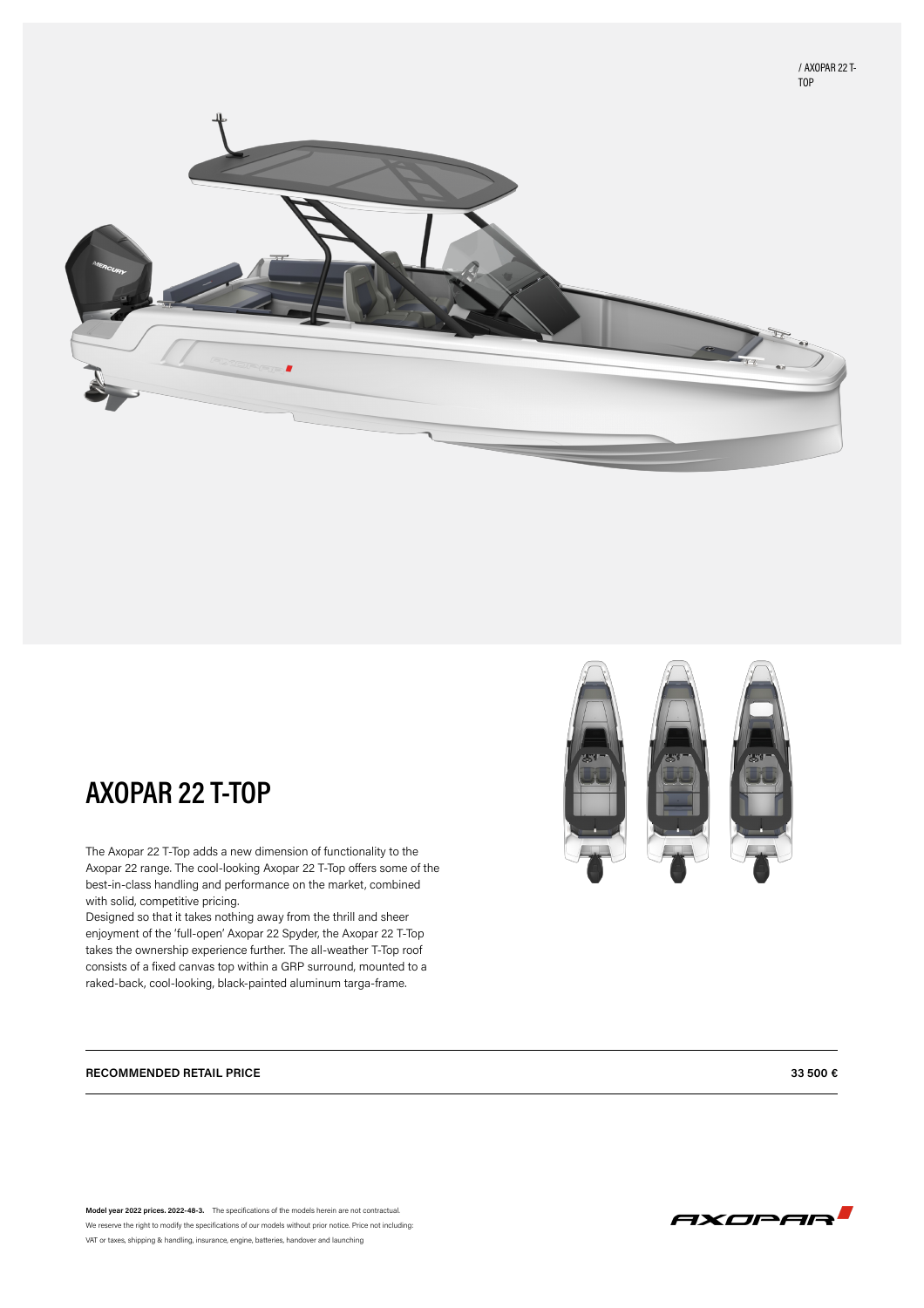# **AXOPAR 22 T-TOP**

### **TECHNICAL SPECIFICATIONS**

| Overall Length (excl. Engine) | 7,2 m (23ft 7in)   | Construction             | GRP                                         |
|-------------------------------|--------------------|--------------------------|---------------------------------------------|
| Beam                          | 2,23 m (7ft 4in)   | Classification           | C - Inshore                                 |
| Draft to props                | $0,8$ m (2ft 8in)  | Max speed range          | up to 45 knots                              |
| Weight (excl. Engine)         | 1250 kg / 2756 lbs | Outboard engines         | 115 - 200 hp                                |
| Passengers                    | C:7                | Fuel consumption, cruise | 1,0 l / nm (1 x 200hp Mercury, 27 knots)    |
| Fuel capacity                 | 230   (60 gal)     | Hull design              | Twin stepped 20 degree V "Sharp entry hull" |

Specifications may be changed without prior notice. Performance may vary due to equipment, weather and load conditions.

### **STANDARD EQUIPMENT**

**Hull and deck:** Walk-around center console deck layout w. enclosed aft deck,T-Top roof with light mast, Large center consolew. storage/optional toiletcompartment, Mid sofa w. lockable storage below on aft deck, Hand laminatedhull with Vinylester resin for the first coat for osmosis prevention of the hull in GRP material, Twinstepped hull w. "sharp entry bow", Integrated engine bracket in hull for outboard engines, Fixed aluminum fuel tank 230l w. overflow prevention,Anti-skid finishing on deck areas and hatches, Self-draining deck area w. quick drain aft deck, All hardware, locks, hinges, filler caps & grab rails in 316 stainless steel or powder coated black, 4 x cleats, Bow & stern eyes 316 stainless steel,LED navigation lights on fore deck, Removable anchor light, Spacious anchor locker w. drainage in bow, Rope holders in anchor locker on fore deck & aft sofa, Adjustable windscreen in plexi glass w. black rasterization, Wind deflectors on center console, In-floor fore deck storage, Large in floor aft deck storage compartment w. gas strutassisted hatch, Storage on side panels, Storage pocket for center console wall, Battery tray w. mount & splash proof main fuses in aft sofa storage,

Signal horn, Two electric bilge pumps w. auto-function, Manual bilge pump, Integrated swim platforms and concealed telescopic bathing ladder.

**Helm & Cockpit features:** Clean - Helm layout, Dashboard panel in dark grey soft touch finish, Control switch panel in high gloss black w. illuminated push buttons, Steering wheel in leather w. Axopar logo, Two front seats, w. swivel, length adjustable. flip-up high-rise bolster, Silvertex Sterling on all seats and upholstery, Two beverage holders, Splash proof USB outlet in the console, Threshold free cockpit area, Foot rest with anti-skid finishing, Large harbour cover for console and front seats

**Certifications:** Meets applicable USCG & ABYC standards, Meets applicable European CE standards, NMMA certification



**Model year 2022 prices. 2022-48-3.** The specifications of the models herein are not contractual. We reserve the right to modify the specifications of our models without prior notice. Price not including: VAT or taxes, shipping & handling, insurance, engine, batteries, handover and launching